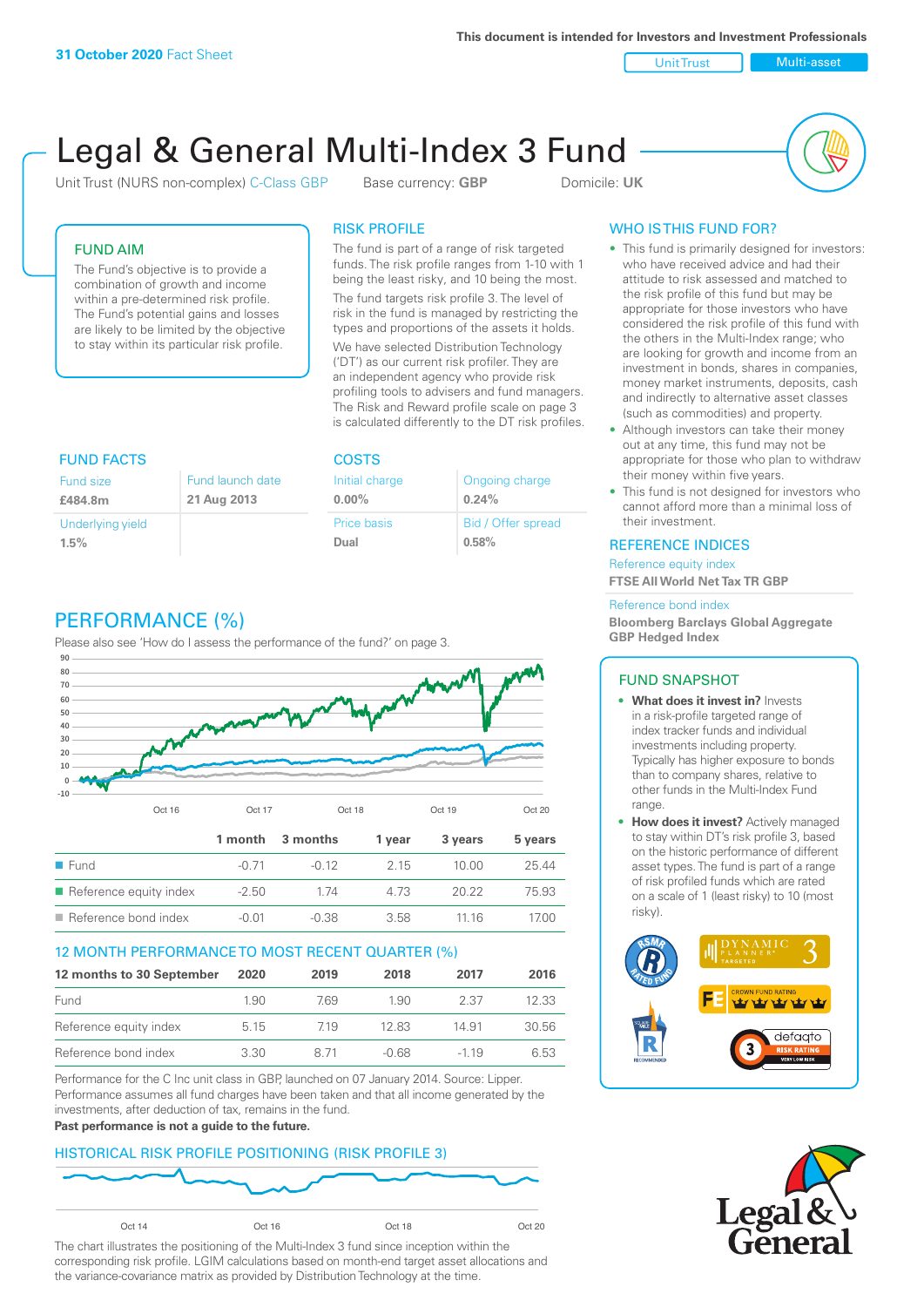# Legal & General Multi-Index 3 Fund

Unit Trust (NURS non-complex) C-Class GBP

# PORTFOLIO BREAKDOWN

All data source LGIM unless otherwise stated. Totals may not sum due to rounding.





## FUND MANAGERS

The fund managers have responsibility for managing the multi-index fund range. They are part of the Multi-Asset Funds (MAF) team in LGIM. This team focuses on designing and managing multi-asset funds that are tailored to match the specific objectives of various client types. The team sits within a wider Asset Allocation team which combines both depth of experience with a broad range of expertise from different fields, including fund management, investment consulting and risk management roles.

# TOP 10 HOLDINGS (%)

| Cash                                | 15.3 |
|-------------------------------------|------|
| UK Corporates Index Trust           | 12.0 |
| Global Inflation Linked Index Trust | 9.0  |
| Global Corporates OEIC              | 7.0  |
| UK Gilts All stocks                 | 7.0  |
| High Income Trust                   | 6.5  |
| UST 10yr                            | 6.3  |
| US Equities Index Trust             | 5.3  |
| <b>UK Equities Index Trust</b>      | 4.0  |
| Japan Equities Index Trust          | 3.5  |